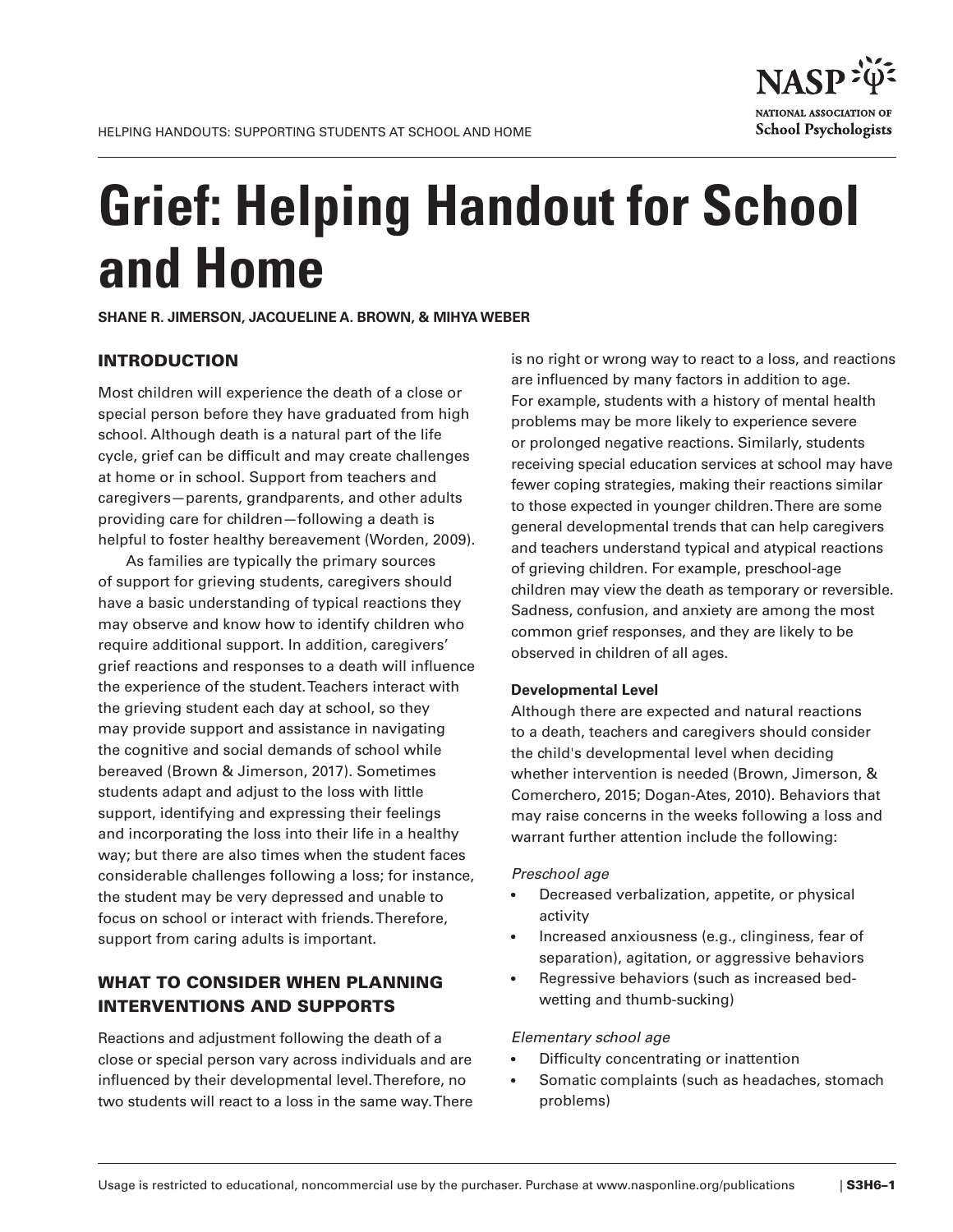- Sleep disturbances (e.g., nightmares, fear of the dark)
- Repeated telling and acting out of the event
- Social withdrawal
- Increased irritability, disruptive or aggressive behavior
- Increased anxiety or regressive behaviors (e.g., clinging, whining)
- Depression, guilt, or anger

# *Middle and high school age*

- Flashbacks (such as recurring thoughts and repetitive recalling of the events)
- Emotional numbing or depression
- Nightmares
- Avoidance or withdrawal from relationships
- Increased problems with friendships
- Substance abuse, drug use, or other risky behaviors

Individual behaviors may not be a major concern; however, if such behaviors persist for weeks or present challenges for healthy adjustment, then caregivers and teachers should communicate with the students and, when needed, help them access support.

# **The Grief Process**

Grief does not follow a predetermined pattern or sequence. However, there are some common tasks that youth (and adults) may experience after the death of a loved one. Youth may experience some or all of these tasks, in varying intensity, at the same or different times, and various aspects may be repeated. Common tasks of mourning during the grief process include the following (Worden, 2009):

- *Accept the reality of the loss.* It is important for the student to understand that the loved one is dead and will not return.
- *Process the pain of grief.*The student must both acknowledge and work through the emotional pain that goes along with the death.
- *Adjust to a world without the deceased.* When a loved one dies, the student may experience *external adjustments* (e.g., changes in parenting roles), *internal adjustments* (adjusting to a new sense of self), and *spiritual adjustments* (challenge of one's beliefs and values about the world).
- *Find an enduring connection with the deceased in the midst of embarking on a new life*. This task requires the student to find a place for the dead

loved one within memories, while continuing with life.

Reactions to the death are also affected by the circumstances of the death and the behaviors of adults. Typically, the closer the relationship a child had with the deceased, the more severe the reactions. However, other factors must also be considered. For example, some losses, such as the death of a parent, can often be accompanied by a variety of other losses, including a move, a change in the family's fnancial situation, or the impaired caregiving abilities of the surviving parent. More intense and persistent grief reactions are likely when multiple losses have occurred. Additionally, the death of a sibling or of a close friend, and sudden or traumatic deaths, homicides, suicides, or otherwise unexpected deaths, are typically more difficult to grieve.

# **Common Considerations Regarding Grief and Loss**

Caregivers and teachers should have a basic understanding of the grief and mourning process as it relates to youth, to provide them with appropriate support. Some of the following considerations will help teachers and caregivers understand the experiences of students:

- *Bereavement takes time.*The most intense period is typically the first 6 months following the death; however, the experience of grief is likely to continue for years. It is common for students to revisit various emotions and reactions on the anniversaries of a death and as significant life events occur (e.g., graduation). If grief reactions are debilitating or disrupting the child's adjustment, then referral to professional support, such as a grief counselor, may be warranted.
- *Communication with children about bereavement can help.* Adults may try to shelter youth from their own grief reactions, anticipating that this may cause them more pain. However, students will be aware of the behavior that is demonstrated, and when loved ones are openly sad, they will learn that mourning is natural and okay.
- *Students often beneft from participating in funerals or memorials.* Funerals and other memorial services are a natural way to begin the mourning process, and often provide structure and convey a sense of commonality. Attendance should be encouraged. However, when children are not comfortable with certain aspects of the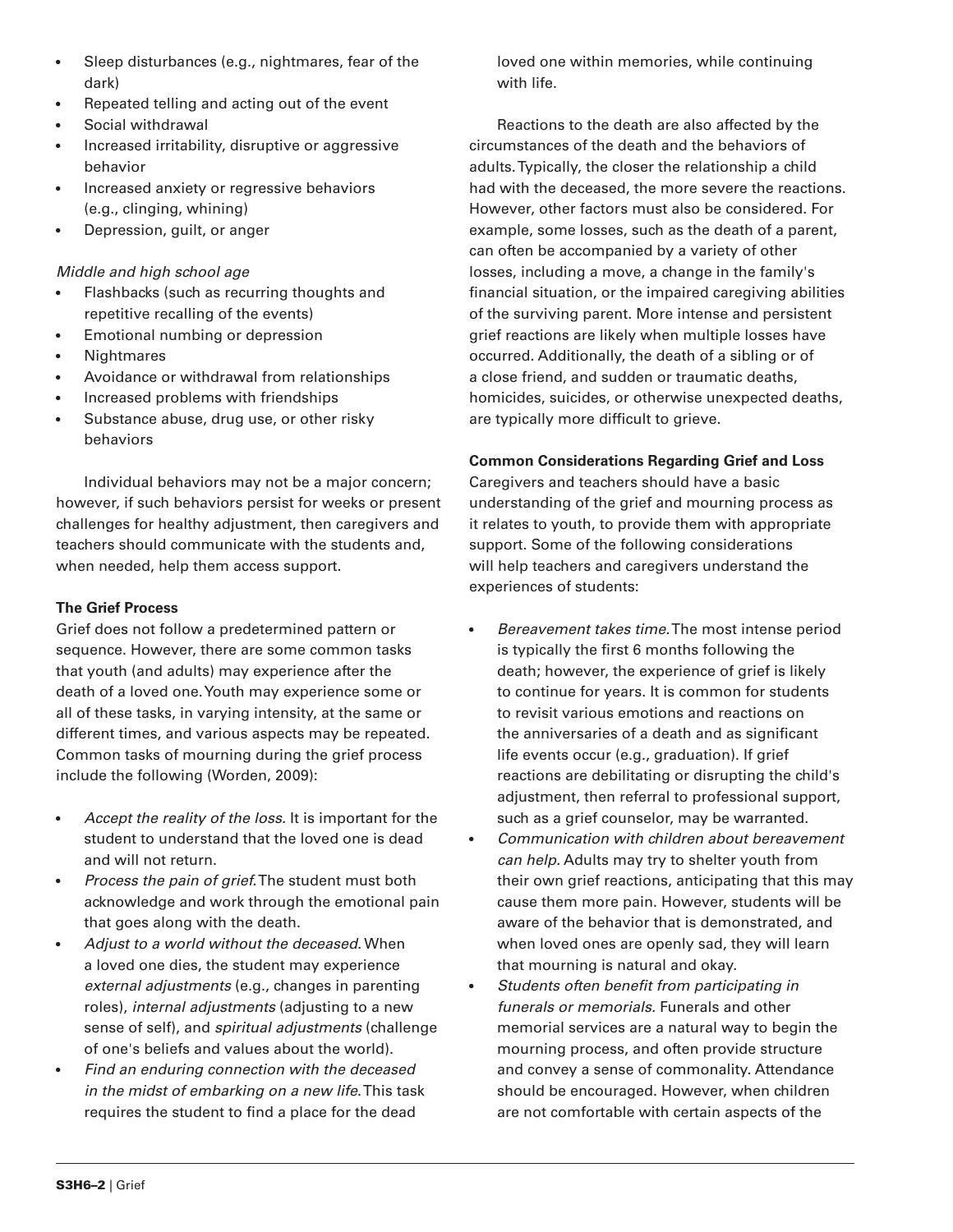service (e.g., if there is an open casket), it is best to respect their wishes and not force or deny the opportunity to participate during the services. It is important to prepare youth for the particular service, sharing information in advance about what to expect, and discussing their ideas and answering questions after the services.

• *Explain death in clear terms.* Death is a complicated concept that may be difficult to understand, especially for younger students. However, speaking in broad or vague terms may lead them to incorrect assumptions. For example, a student who is told that the dead loved one "fell asleep" may assume that sleep is a risky behavior and fear sleeping.

# RECOMMENDATIONS FOR HOME AND SCHOOL

Communication and support from caregivers and teachers is valuable for grieving students. The way family members grieve following a death will infuence how a child grieves. When caregivers can talk about the death, express their feelings, and provide support following the death, children are better able to develop healthy coping strategies. Caregivers and teachers are encouraged to do the following:

- 1. *Talk about the loss, as this gives students permission to talk about it too.* Acknowledge that grief can be difficult, confusing, and variable, with the range of emotions changing day to day.
- 2. *Ask questions and listen.* Asking open-ended questions will help you learn about the child's understanding of the death, as well as the child's physical and emotional reactions. Individuals are unique, and they will grieve in their own ways. Open-ended questions encourage youth to share their own perspectives about what they are experiencing. These conversations will help adults understand what supports may be most helpful.
- 3. *Be prepared to discuss the death and feelings about it repeatedly.*Younger students should be encouraged to talk about, draw, or even act out the details of the death, as well as their feelings about it, the deceased person, and other changes that have occurred in their lives. Bibliotherapy is an evidence-based intervention in which parents and teachers read a book about death with their child or student and talk and ask questions about the child's reactions (e.g., Heath & Cole, 2012).

These conversations help children increase their understanding of the death, why it occurred, and how to cope with difficult feelings.

- 4. *Give children important facts about dying at an appropriate developmental level.* This information may include helping them accurately understand what it means to be dead. For younger students, this explanation might include helping them understand that the person's body has stopped working, and that it will never again work.
- 5. *Help children understand the death and prevent false reasoning about the cause of the event.* In some instances, children will link a death with their own behaviors, blaming themselves and feeling very guilty, leading to complicated bereavement and depression. Providing explanations of the actual cause of death that are developmentally appropriate is helpful when children blame themselves.
- 6. *Set an example of healthy grieving by being open about feelings of sadness about the death.* Share how you are incorporating the loss into your life in a meaningful way, for instance, celebrating the individual's life and contributions. Both at home and in the classroom, adults can help children by acknowledging the feelings associated with grief, modeling ways of communicating those thoughts and feelings with others, and highlighting the positive memories and meaning that the deceased individual contributed to their lives.
- 7. *Create structure and routine for children so they experience predictability and stability.* Typically, returning to school and extracurricular activities provides a return to routines and helps students adapt to changes in their lives. School and activities also provide an opportunity for students to interact with peers, which can be helpful. Also consider accommodations that may be needed as a child adapts to a loss. For instance, modifying expectations and sensitivity to activities or homework that require sustained attention, concentration, energy, and cognitive demands are important in supporting bereaved youth.
- 8. *Take care of yourself.* Caregivers need to be physically and emotionally healthy. Prolonged, intense grieving or unhealthy grief reactions, such as substance abuse, will prevent adults from providing support to grieving children. Mindfulnessbased stress reduction is another evidence-based strategy that is effective for both grieving adults and children. For example, part of taking care of yourself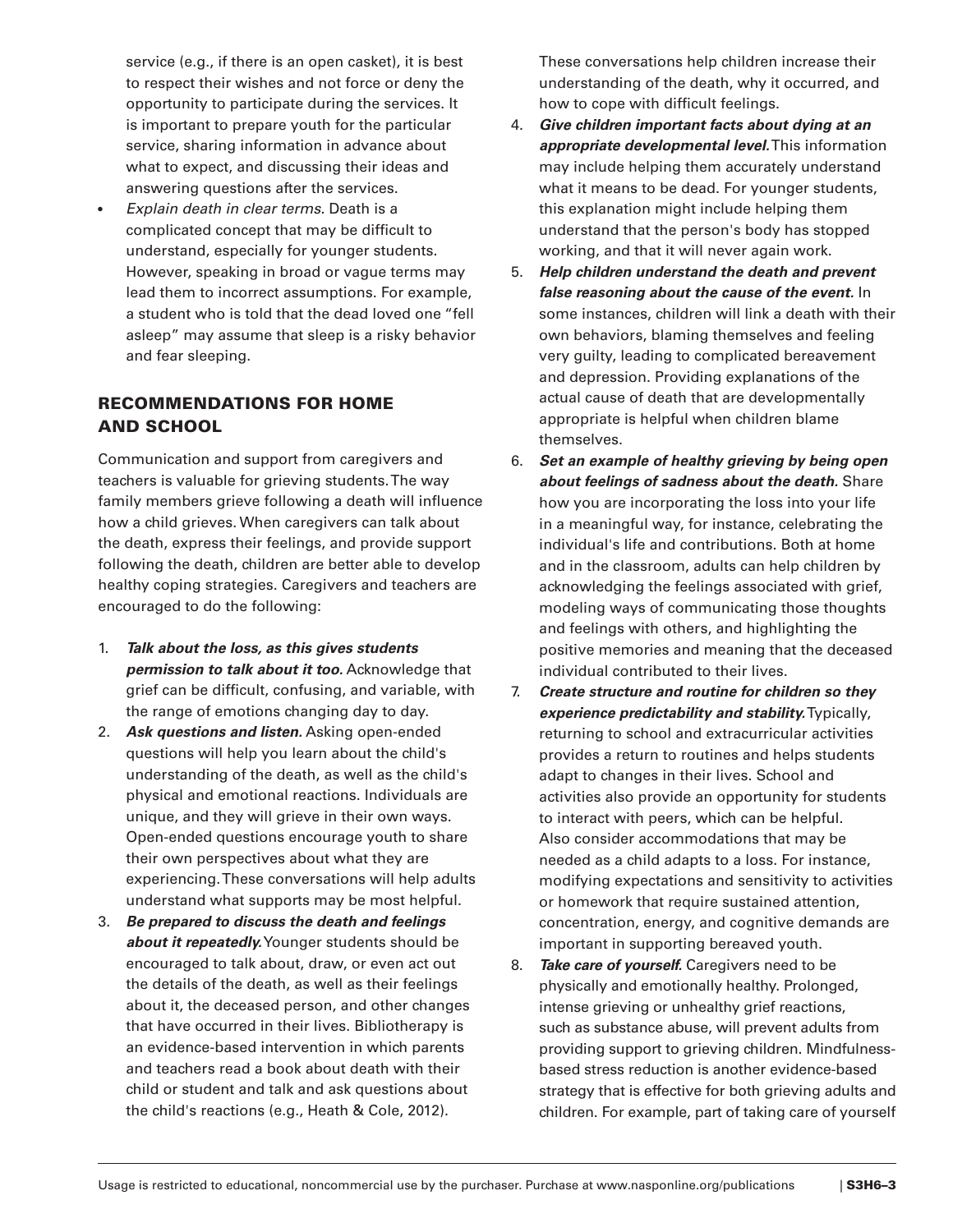may include practicing deep breathing (breathing meditation) or mindful check-ins (checking to see how you are feeling at the present moment). You can also teach these strategies to children to help them better deal with their emotions (see Renshaw, 2012, for a review of how to help children by using mindfulness-based practices).

- 9. *Acknowledge that mourning will take time.*  Bereavement is a process that occurs over months and years. Be aware that normal grief reactions often last longer than 6 months, depending on the type of death and the relationship with the student.
- 10. *Take advantage of community resources.* Services such as grief counseling and support groups can be especially valuable for adults or children who could use help developing strategies to cope with grief and loss. Community hospice organizations often have lists of professionals who provide support for children and families.

# RECOMMENDED RESOURCES

#### **Websites**

[http://www.aacap.org/aacap/families\\_and\\_youth/facts](http://www.aacap.org/aacap/families_and_youth/facts)\_ for\_families/FFF-Guide/Children-And-Grief-008.aspx

The website of the American Academy of Child and Adolescent Psychiatry offers valuable information about grieving children for parents and teachers. It provides basic information about what one may anticipate as well as helpful information about strategies to support bereaved children.

# [http://www.compassionbooks.com/store/](http://www.compassionbooks.com/store)

This website provides books for adults and children about grief and can be used to support children, teens, and adults following a loss. Many books address different types of loss and emphasize healthy coping after a loss.

[http://www.nasponline.org/resources-and-publications/](http://www.nasponline.org/resources-and-publications) resources/school-safety-and-crisis/addressing-grief

The website of the National Association of School Psychologists provides multiple handouts, such as Helping Children Cope With Loss, Death, and Grief, that provide basic information about working with children following a loss.

# <https://www.schoolcrisiscenter.org>

The National Center for School Crisis and Bereavement provides adults with helpful information about supporting bereaved children.

## **Books**

Brown, J. A., & Jimerson, S. R. (Eds.). (2017). *Supporting bereaved students at school*. Oxford, UK: Oxford University Press.

This book offers adults a comprehensive review of contemporary strategies that may be used to support students at school. The emphasis of the book is on foundational knowledge and practical, easy-to-implement strategies.

Grollman, E. A. (2006). *A complete book about death for kids*. Omaha, NE: Centering Corporation.

This book is written for children and includes information about death, dying, and the feelings you may have when someone you love dies. The book also includes information about burial, cremation, the funeral, and the cemetery.

Krasny Brown, L. (1998). *When dinosaurs die: A guide to understanding death*. Boston, MA: Little, Brown Young Readers.

This book, which is for younger children, explains death, dying, and coping with grief and loss in simple and accessible language for young kids and families.

Lehmann, L., Jimerson, S. R., & Gaasch, A. (2001). *Mourning child grief support group curriculum*. Philadelphia, PA: Brunner-Routledge. (Preschool, Early Childhood, Middle Childhood, and Adolescent Editions.) Available online at [https://www.routledge.com/products/](https://www.routledge.com/products) search?keywords=jimerson

This curriculum is a resource for helping children and teenagers learn about mourning, with the aim of facilitating healthy variations of mourning and positive adaptations following a loss. There are curricula for four different age groups; preschoolage children, children in kindergarten through Grade 2, children in Grades 3 through 6, and teenagers.

# **Related Helping Handouts**

Depression: Helping Handout for Home Depression: Helping Handout for School Happiness and Self-Esteem: Helping Handout for School and Home Trauma: Helping Handout for Home Trauma: Helping Handout for School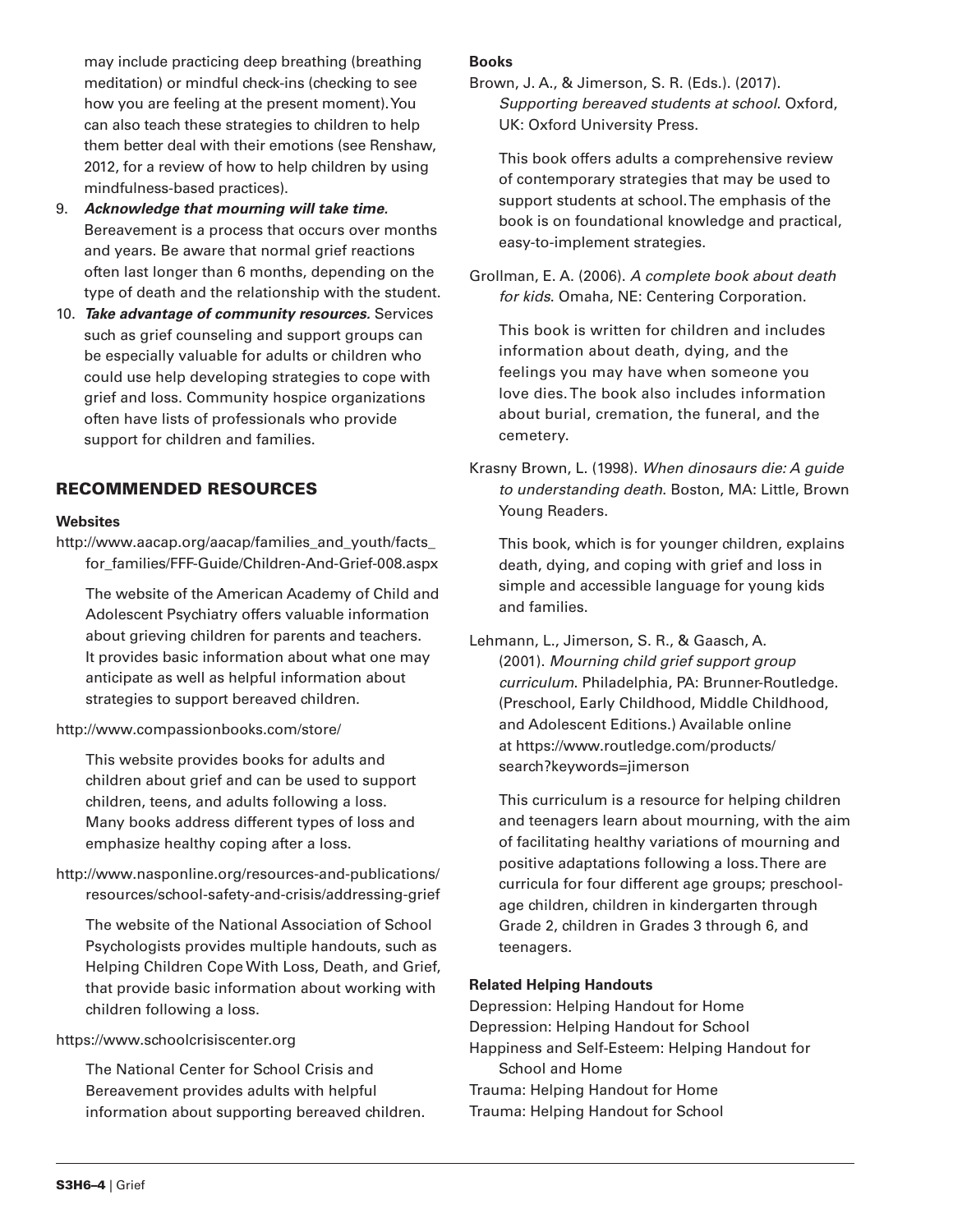# REFERENCES

- Brown, J. A., & Jimerson, S. R. (Eds.). (2017). *Supporting bereaved students at school*. Oxford, UK: Oxford University Press.
- Brown, J. A., Jimerson, S. R., & Comerchero, V. A. (2015). Cognitive development considerations to support bereaved students: Practical applications for school psychologists. *Contemporary School Psychology*, *19*, 103–111. doi:10.1007/s40688-014-0018-6
- Dogan-Ates, A. (2010). Developmental differences in children's and adolescents' post-disaster reactions. *Issues in Mental Health Nursing*, *31*, 470–476. doi:10.3109/01612840903582528
- Heath, M. A., & Cole, B. V. (2012). Strengthening classroom emotional support for children following a family member's death. *School Psychology International*, *33*, 243–262. doi:10.1177/0143034311415800
- Renshaw, T. (2012). Mindfulness-based practices for crisis prevention and intervention. In S. E. Brock & S. R. Jimerson (Eds.), *Best practices in school crisis prevention and intervention* (2nd ed.; pp. 401–422). Bethesda, MD: National Association of School Psychologists.
- Worden, J. W. (2009). *Grief counseling and grief therapy: A handbook for the mental health practitioner* (4th ed.). New York, NY: Springer.

# ABOUT THE AUTHORS

**Shane R. Jimerson, PhD,** is a professor at the University of California, Santa Barbara. He has extensive experience in supporting bereaved children. He is a coeditor of *Supporting Bereaved Students at School*, published by Oxford University Press, and a coauthor of the *Mourning Child Grief Support Group Curriculum* published by Taylor and Francis.

**Jacqueline Brown, PhD,** is an assistant professor of school psychology at the University of Montana. She has considerable expertise related to supporting bereaved children and is a coeditor of *Supporting Bereaved Students at School*, published by Oxford University Press.

**Mihya Weber, BS,** is a doctoral student at the University of California, Santa Barbara. Her research interests focus on understanding and supporting the social, emotional, behavioral, and mental health of children at school.

Dr. Jimerson and Dr. Brown have a fnancial interest in the book *Supporting Bereaved Students at School*, recommended in this handout.

© 2018 National Association of School Psychologists, 4340 East West Highway, Suite 402, Bethesda, MD 20814—(301) 657-0270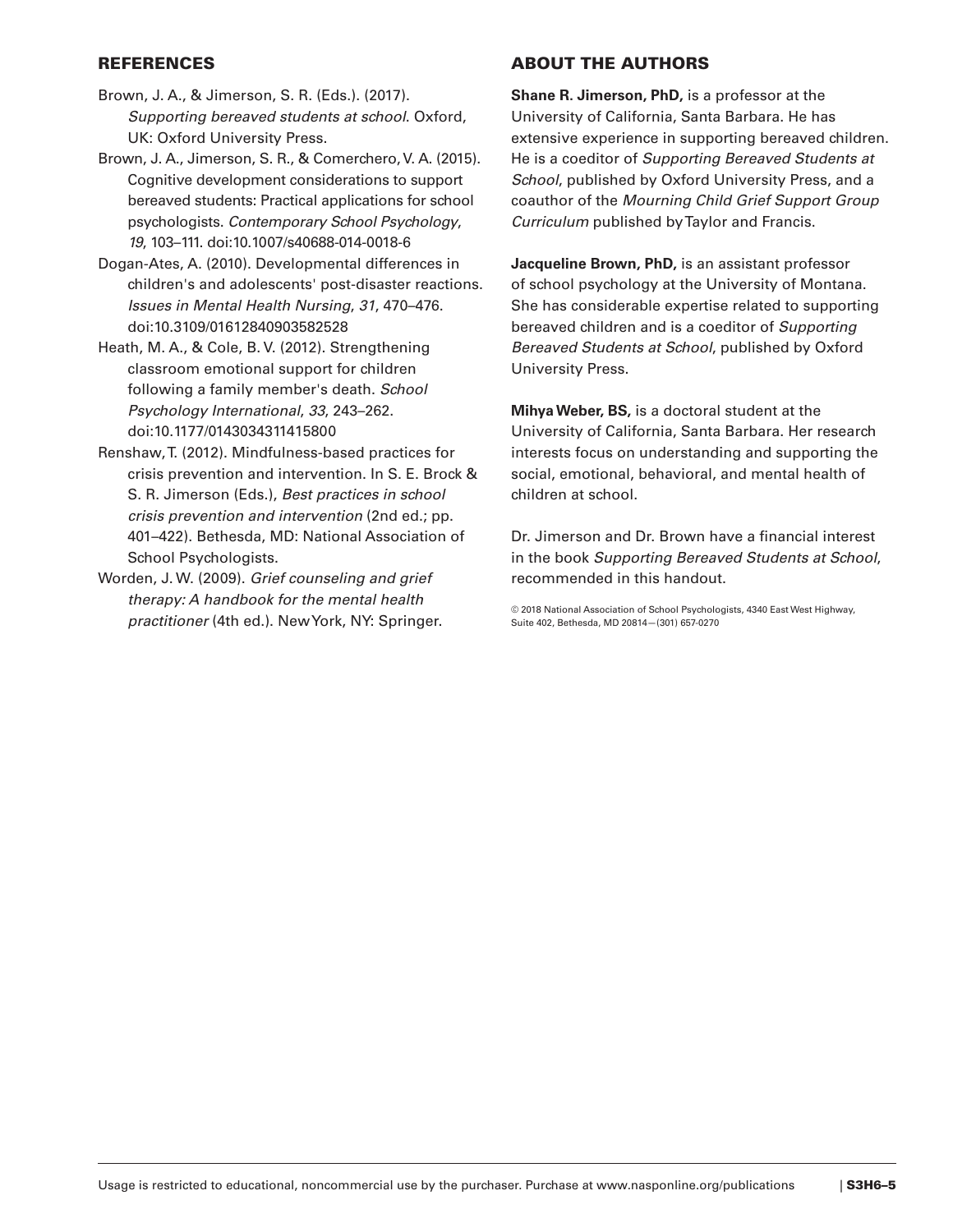



# **Dalamhati: Mga babasahing Nakakatulong sa paaralan at tahanan**

**SHANE R. JIMERSON, JACQUELINE A. BROWN, & MIHYA WEBER**

## **PANIMULA**

Karamihan sa mga bata ay mararanasan ang pagkamatay ng isang malapit o espesyal na tao bago sila magtapos sa highschool. Bagama't ang kamatayan ay likas na bahagi ng ikot ng buhay, ang pagdadalamhati ay maaaring mahirap at lumikha ng mga hamon sa tahanan o paaraalan. Suporta mula sa mga guro at tagapag-alaga-mga magulang, lolo't lola, at iba pang nagbibigay ng pangangalaga sa mga batapagkalipas ng pagkamatay ay nakakatulong sa pagbibigay ng kaaya-ayang pangungulila. (Worden, 2009).

Bilang pamilya ang karaniwang pangunahin na pinagkukunan ng suporta para sa nagdadalamhating mga mag-aaral, ang mga tagapag-alaga ay dapat magkaroon ng isang pangunahing pag-unawa sa mga karaniwang reaskyon na maaari nilang maobserbahan at alam nila kung paano tukuyin ang mga batang nangangailangan ng karagdagang suporta. Bukod pa rito, ang mga reaksyon at tugon ng mga taga-pagalaga sa kamatayan ay makakaimpluwensya sa karanasan ng estudyante. Nakikipaghalubilo ang mga guro sa nagdadalamhating estudyante bawat araw sa paaralan, sila ay maaaring magbigay ng suporta at tulong sap ag-aaral ng kaisipan at pakikisalamuha na pangangailangan ng paaralan habang nangungulila(Brown & Jimerson, 2017). Minsan ang mga estudyante ay umaangkop at umaayon sa pagkawala na may kaunting suporta, pagkilala at pagpapahayag ng kanilang damdamin at isinasama ang pagkawala sa kanilang buhay sa isang maayos na pamamaraan; ngunit may mga pagkakataon din na ang mga estudyante ay nahaharap sa maraming hamon kasunod ng pagkawala; halimbawa, ang estudyante ay lubhang nanlulumo at hindi nakakatuon sa paaralan at hindi nakikihalubilo sa mga kaibigan. Samakatuwid, mahalaga ang suporta mula sa nagmamalasakit na nakakatanda.

# **ANO ANG ISINAALANG-ALANG KUNG MAGPAPLANO NG MGA INTERBENSYON AT MGA SUPORTA**

Ang mga reaskyon at pag-ayon kasunod ng pagkamatay ng isang malapit o espesyal na tao ay iba-iba sa bawat indibiwal at naiimpluwensyahan ng kanilang antas ng pagunlad. Samakatuwid, walang dalawang estudyante na tutugon sa isang pagkawala sa parehong paraan.Walang

tama o maling paraan upang tumugon sa isang pagkawala, at ang mga reaksyon ay naiimpluwensyahan ng maraming kadahilanan bilang karagdagan sa edad. Halimbawa, ang mga mag-aaral na may nakaraan na problema sa kalusugan sa pag-iisip ay maaaring mas makaranas ng malubha o matagal na negatibong reaksyon. Gayundin, ang mga mag-aaral na tumatanggap ng espesyal na edukasyon sa paaralan ay maaaring magkaroon ng mas kaunting kakayanan na pamamaraan, gawin na katulad ang kanilang mga reaksyon na inaasahan sa maliliit na bata. May ilang pangkalahatang kalakaran sa pag-unlad na makatulong sa mga tagapag-alaga at guro na maunawaan ang karaniwan at mga reaksyon ng nagdadalamhating mga bata. Halimbawa, ang mga batang nasa preschool-age maaari nilang tignan ang kamatayan bilang pansamantala o kabaligtaran. Ang kalungkutan, pagkalito, at pag-aalala ay kabilang sa pinakakaraniwan na tugon sa kalungkutan, at madalas na maobserbahan ang mga ito sa mga bata sa lahat ng edad.

# **Antas ng Pag-unlad**

Bagamat may mga inaasahan at likas na reaksyon sa isang kamatayan, dapat isaalang-alang ng mga guro at tagapag-alaga ang antas ng pag-unlad ng bata kapag nagpapasiya kung kailangan ng interbensyon (Brown, Jimerson, &

Comerchero, 2015; Dogan-Ates, 2010). Ang mga pag-uugali na maaaring magdulot ng mga alalahanin sa mga linggo pagkatapos ng pagkawala at mga nangangailangan ng karagdagang atensyon ay kinabibilangan ng mga sumusunod:

#### *Preschool age*

- Nabawasan ang pagsasalita, gana, o pisikal na aktibidad
- Nadagdagan ang pagkabalisa (halimbawa, pagkapit, takot na mahiwalay), pagkabalisa, o agresibong paguugali
- Bumabalik na mga batang pag-uugali (tulad ng madalas na pagkaihi sa kama at pagsipsip sa hinlalaki)

#### *Mga edad Elementary school*

- Kahirapan sa pagtutok o kawalan ng pansin
- Mga lantad na daing (tulad ng sakit sa ulo, at problema sa tiyan)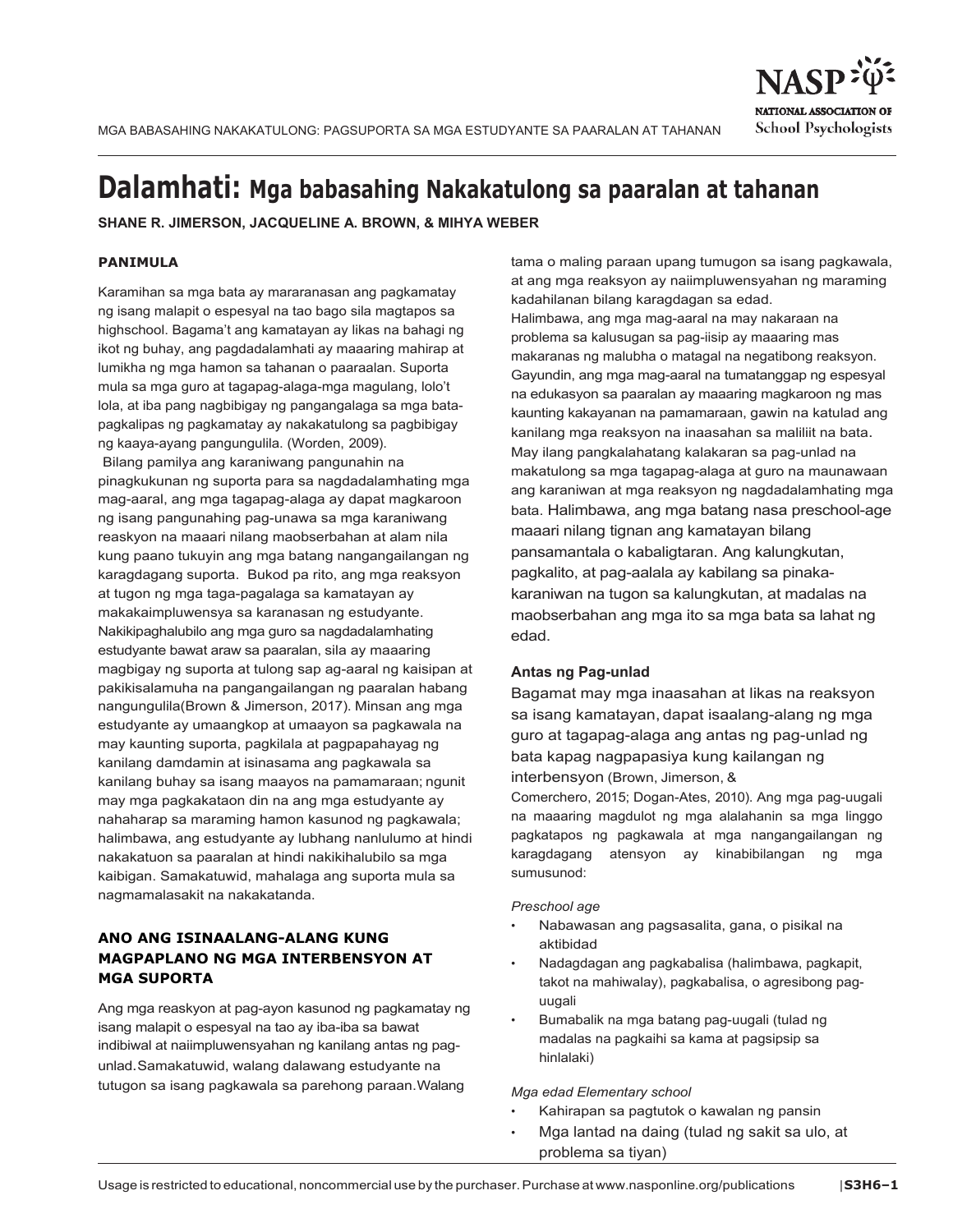- Mga nakakagambala sa pagtulog (halimbawa, bangungot, takot sa dilim)
- Paulit-ulit na pagsasabi at pag-arte ng kaganapan
- Paghinto sa pakikisalamuha
- Nadagdagang pagkayamut, magambala o agresibong pag-uugali
- Nadagdagang pagkabalisa o regresibong paguugali (halimbawa, kumakapit, umaangal)
- Depresyon, pagkakasala, o galit

Middle at high school na edad

- Pag-alala(tulad ng paulit-ulit na pag-iisip at paulitulit na paggunita sa mga kaganapan)
- Pagkamanhid sa emosyon at depresyon.
- **Bangungot**
- Pag-iwas at paghinto mula sa mga relasyon
- Nadagdagan ang mga problema sa pakikipagkaibigan
- Pag-aabuso sa bawal na gamot, paggamit ng droga o iba pang mapanganib na pag-uugali

Ang indibiduwal na pag-uugali ay maaring hindi isang malaking alalahanin, gayunman, kung ang gayong pag-uugali ay patuloy sa loob ng ilang linggo o kasalukuyang mga hamon para sa magandang kaayusan, pagkatapos ay dapat makipag-ugnayan ang mga tagapag-alaga at mga guro sa mga estudyante at, kapag kailangan, tulungan silang makakuha ng suporta.

# **Ang Proseso ng Pagdadalamhati**

Ang pighati ay hindi sumusunod sa naunang huwaran o pagkasunod-sunod. Gayunman, may ilang karaniwang gawain na maaaring maranasan ng mga kabataan (at matatanda) pagkamatay ng isang mahal sa buhay. Maaring maranasan ng mga kabataan ang ilan o ang lahat ng gawaing ito sa iba't ibang kalalaan, kasabay nito sa ibat'ibang pagkakataon, at maaring ulitin ito sa ibang aspeto. Karaniwang mga gawain ng pagdadalamhati sa panahon ng proseso o pagdadalamhati ay kinakabilangan ng sumusunod na (Worden,2009):

- Tanggapin ang katotohanan ng pagkawala. Mahalagang maunawaan ng estudyante na patay na ang mahal sa buhay at hindi na babalik.
- *Iproseso ang sakit ng dalamhati. Ang estudyante ay dapat kilalanin at pagtrabahuan sa pamamagitan ng sakit ng emosyon na kasama sa kamatayan.*
- *Makiayon sa mundo na wala ang yumao.* Kapag namatay ang isang mahal sa buhay, maaring maranasan ng estudyante ang mga panlabas na pagbabago (halimbawa, Pagbabago sa mga tungkulin ng magulang), *panloob na mga pagbabago* (pagbabago sa isang bagong kahulugan ng sarili), at mga spirituwal na pagbabago (hamon sa mga paniniwala at pinahahalagahan ng isang tao tungkol sa mundo).
- *Humanap ng walang hanggang kaugnayan sa mga yumao sa gitna ng pagsisimula sa bagong buhay*. Kailangan sa gawaing ito na makahanap ng lugar ang estudyante para sa namatay na mahal sa buhay sa loob ng mga alaala,habang patuloy na nabubuhay.

Ang mga reaksyon sa kamatayan ay apektado rin ng mga sitwasyon ng kamatayan at ng mga pag-uugali ng matatanda. Karaniwan, kapag mas malapit ang relasyon sa pumanaw, mas matindi ang epekto. Gayunman, ang iba pang mga kadahilanan ay dapat

ding isaalang alang .Halimbawa , ang ilang pagkawala ng isang magulang, ay madalas na sinasamahan ng iba't-ibang mga pagkawala, kabilang ang isang paglipat, isang pagbabago sa pinansiyal na sitwasyon ng pamilya, o kakayahan ng pangangalaga sa may kapansanan ng naiwang magulang. Higit pang matindi at patuloy na pighati at reaksyon ay malamang kapag maraming pagkawala ang nangyari. Bukod pa rito, ang pagkamatay ng isang kapatid o ng isang malapit na kaibigan, at biglaang pagkamatay, pamamaslang, pagpapakamatay, o kung hindi man ay hindi inaasahang kamatayan ay karaniwang mas mahirap magdalamhati.

## **Mga Karaniwang Konsideration Tungkol sa Pighati at Pagkawala**

Ang mga tagapag-alaga at guro ay dapat magkaroon ng pangunahing pag-unawa sa pighati at pagdadalamhati habang nauugnay ito sa mga kabataan, upang bigyan sila ng angkop na suporta. Ilan sa sumusunod na mga pagsaalang-alang ay makakatulong sa mga guro at tagapag-alaga na maunawaan ang mga karanasan ng mga estudyante.

- *Ang pagdadalamhati ay tumatagal ng panahon.* Ang pinaka matinding panahon, karaniwan ay ang unang 6 na buwan pagkatapos ng pagkamatay; gayunpaman, ang karanasan ng pighati ay malamang na magpatuloy sa loob ng maraming taon. Karaniwan sa mga mag-aaral na muling balikan ang mga iba't ibang damdamin at reaksyon sa mga anibersaryo ng isang kamatayan at bilang makabuluhang mga nangyaring mga kaganapan sa buhay Halimbawa, pagtatapos). Kung ang mga reaksyon ng pighati ay nakapanlulumo o nakakagambala sa pagbabago ng bata, kaya kinakailangan sumangguni sa propesyal na suporta, tulad ng isang tagapayo ng dalamhati, ay maaaring igawad.
- *Ang pakikipag-ugnayan sa mga bata tungkol sa pagdadalamhati ay makakatulong. Ang mga matatanda ay maaaring kalingain ang mga kabataan mula sa kanilang reaksyon sa pagdadalamhati*, inaasan na ito ay maaaring maging sanhi ng mas matinding sakit. Gayunman, malalaman ng mga estudaynte ang pag-uugaling ipinamamalas, at hayagang nalulungkot ang mga mahal sa buhay, matututunan nila na ang pagdadalamhati ay natural at okey.

*Ang mga mag-aaral ay kadalasang nakikinabang sa paglahok sa mga libing o alaala.* Libing at mga memorial na mga serbisyo ay isang natural na paraan upang simulan ang proseso ng pagdadalamhati at madalas na magbigay ng istraktura at magbigay ng isang kahulugan ng pagkatulad.Ang pagdalo ay dapat hikayatin. Gayunpaman, kapag ang mga bata ay hindi komportable sa ilang mga aspeto ng Serbisyo. (halimbawa, kung may isang bukas na kabaong), Pinakamainam na igalang ang kanilang mga kagustuhan at hindi puwersahin o itanggi ang pagkakataong makibahagi sa mga serbisyo. Mahalagang ihanda ang mga kabataan para sa partikular na serbisyo, pagbabahagi ng mga impormasyon ng maaga tungkol sa kung ano ang aasahan, at talakayin ang kanilang mga ideya at pagsagot sa mga tanong pagkatapos ng mga serbisyo

• *Ipaliwanag ang kamatayan sa malinaw na mga tuntunin.*  Ang kamatayan ay isang kumplikadong konsepto na maaaring mahirap maunawaan, lalo na para sa mga nakababatang estudyante. Gayunman, ang pagsasalita sa malawak o hindi malinaw na mga tuntunin ay maaaring humantong sa kanila ng maling akala. Halimbawa, ang isang estudyante na napagsabihan na ang namatay na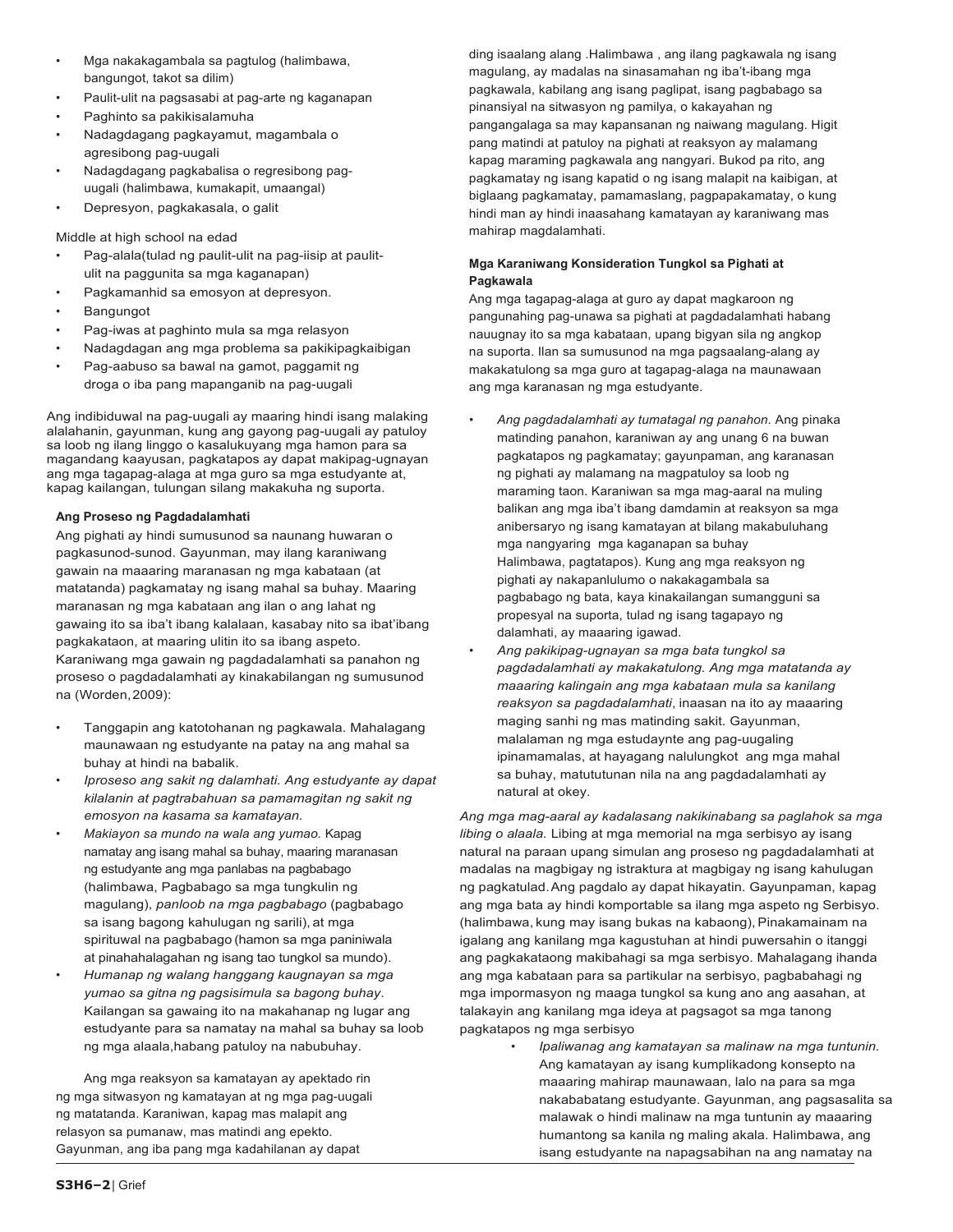mahal sa buhay ay "nakatulog" ay ipagpalagay na ang pagtulog ay isang mapanganib at matakot sa pagtulog.

#### **MGA MUNGKAHI PARA SA TAHANAN AT PAARALAN**

Ang komunikasyon at suporta mula sa mga tagapagalaga at guro ay mahalaga sa pagdadalamhati ng mga mag-aaral. Ang paraan ng pagdadalamhati ng mga miyembro ng pamilya kasunod ng kamatayan ay makaiimpluwensiya kung paano nagdadalamhati ang isang bata. Kapag ang mga tagapag-alaga ay maaaring makipag-usap tungkol sa kamatayan, ipahayag ang kanilang damdamin, at magbigay ng suporta kasunod ng kamatayan, ang mga bata ay mas mahusay na bumuo ng mainam na kakayanan ng pamamaraan.Ang mga tagapag-alaga at mga guro ay hinihikayat na gawin ang mga sumusunod:

- 1. *Makipag-usap tungkol sa pagkawala, dahil ito ay nagbibigay sa mga mag -aaral ng pahintulot upang makipag-usap tungkol din dito.* Sinasang-ayunan na ang pagdadalamhati ay maaaring mahirap, nakakalito, at napagbabagu-bago, na may saklaw ng mga damdamin na nagbabago araw-araw.
- 2. *Magtanong at makinig.* Ang pagtatanong ng walang limitasyon ay makatutulong sa iyo na malaman ang tungkol sa pag-unawa ng bata tungkol sa pagkamatay, gayundin ang pisikal at emosyonal na mga reaksyon ng bata. Ang mga indibiduwal ay kakaiba, at sila ay magdadalamhati sa kanilang sariling paraan. Ang walang limitasyon na pagtatanong ay naghihikayat sa mga kabataan na ibahagi ang sarili nilang pananaw tungkol sa nararanasan. Ang mga pag-uusap na ito ay makatutulong sa mga matatanda na maunawaan kung anong mga suporta ang maaaring makatulong.
- 3. *Maging handang talakayin ang kamatayan at damdamin tungkol dito ng paulit-ulit.* Ang mga nakababatang mag-aaral ay dapat hikayating magsalita tungkol sa, iguhit o kahit isadula ang mga detalye ng kamatayan, gayundin ang kanilang damdamin tungkol dito, sa yumaong tao, at iba pang mga pagbabagong nangyari sa kanilang buhay. Ang Bibliotherapy ay isang batay sa ebidensyang interbensyon kung saan binabasa ng mga magulang at guro ang isang aklat tungkol sa kamatayan kasama ang kanilang anak o estudyante at magsalita at magtanong tungkol sa mga reaksyon ng bata. (e.g., Heath & Cole, 2012). Ang mga paguusap na ito ay tumutulong sa mga bata na madagdagan ang kanilang pag-unawa sa kamatayan, bakit nangyari ito, at paano ito makakayanan ang mahihirap na damdamin.
- 4. *Bigyan ang mga bata ng mahahalagang katotohanan tungkol sa namamatay sa isang angkop na antas ng dalubhasa.* Ang impormasyong ito ay maaaring kabilang sa pagtulong sa kanilang wastong pag unawa kung ano ang ibig sabihin ng maging patay. Para sa mga nakababatang estudyante, maaaring kabilang sa paliwanag na ito

ang pagtulong sa kanila na maunawaan na tumigil na ang katawan ng tao, at hindi na ito muling magtatrabaho.

- 5. *Tulungan ang mga bata na maunawaan ang kamatayan at maiwasan ang mga maling dahilan tungkol sa sanhi ng kaganapan.* Sa ilang pagkakataon, ang mga bata ay maguugnay ng kamatayan sa sarili nilang mga pag-uugali, sinisisi ang kanilang sarili at pakiramdam ay nagkasala, na humantong sa kumplikadong pag-uugali at depresyon. Ang pagbibigay ng mga paliwanag tungkol sa aktuwal na dahilan ng kamatayan na angkop ay makakatulong kapag sinisisi ng mga bata ang kanilang sarili.
- 6. *Magpakita ng halimbawa ng wastong pagdadalamhati sa pamamagitan ng pagiging bukas tungkol sa kalungkutan tungkol sa kamatayan.* Ibahagi kung paano mo isinasama ang pagkawala sa iyong buhay sa makabuluhang paraan, halimbawa, pagdiriwang ng buhay at mga kontribusyon ng indibiduwal. Parehong sa tahanan at silid-aralan, matutulungan ng matatanda ang mga bata sa pamamagitan ng pagkilala sa damdaming nauugnay sa dalamhati, pagmodelo ng mga paraan ng pakikipag-ugnayan sa mga iniisip at nadarama ng iba, at binubuo ang mga positibong alaala at kahulugan na ang namatay na indibiduwal ay nakatulong sa kanilang buhay.
- 7. *Lumikha ng istruktura at gawain para sa mga bata upang makaranas sila ng mahuhulaan at katatagan.* Karaniwan, ang pagbalik sa paaralan at dagdag na mga aktibidad ay nagbibigay ng pagbalik sa mga gawain at tinutulungan ang mga estudyante na umangkop sa pagbabago sa kanilang buhay. Ang paaralan at mga aktibidad ay nagbibigay rin ng pagkakataon sa mga estudyante na makipag-ugnayan sa mga kabarkada, na maaaring makatulong.

Isaalang-alang din ang mga tirahan na maaaring kailanganin bilang isang bata angkop sa isang pagkawala. Halimbawa, ang pagbabago ng mga inaasahan at sensitibo sa mga aktibidad o takdang-aralin na nangangailangan ng patuloy na atensyon, konsentrasyon, enerhiya at mga pangangailangan sa pag-unawa ay mahalaga sa pagsuporta sa mga kabataan.

 *8.Pangalagaan sa iyong sarili.* Ang mga tagapag-alaga ay kailangang maging malusog sa pisikal at emosyonal. Ang matagal, matinding pagdadalamhati o hindi wastong reaksyon sa pagdadalamhati, tulad ng, paggamit ng bawal na gamot, ay makakahadlang sa matatanda mula sa pagbibigay ng suporta sa nagdadalamhating mga bata. Ang Mir

<mark>on</mark> ay maaaring kabilang ang paghinga nang malalim(breathing meditation) o pag-alala sa sarili (inaalala kung ano ang iyong nadarama sa kasalukuyang sandali). Maituturo din ninyo ang mga paraang ito sa mga bata para tulungan silang mas maharap ang kanilang damdamin.(tignan ang Renshaw, 2012, para sa isang pagsusuri kung paano tutulungan ang mga bata sa pamamagitan ng paggamit ng mindfulness-based

practices).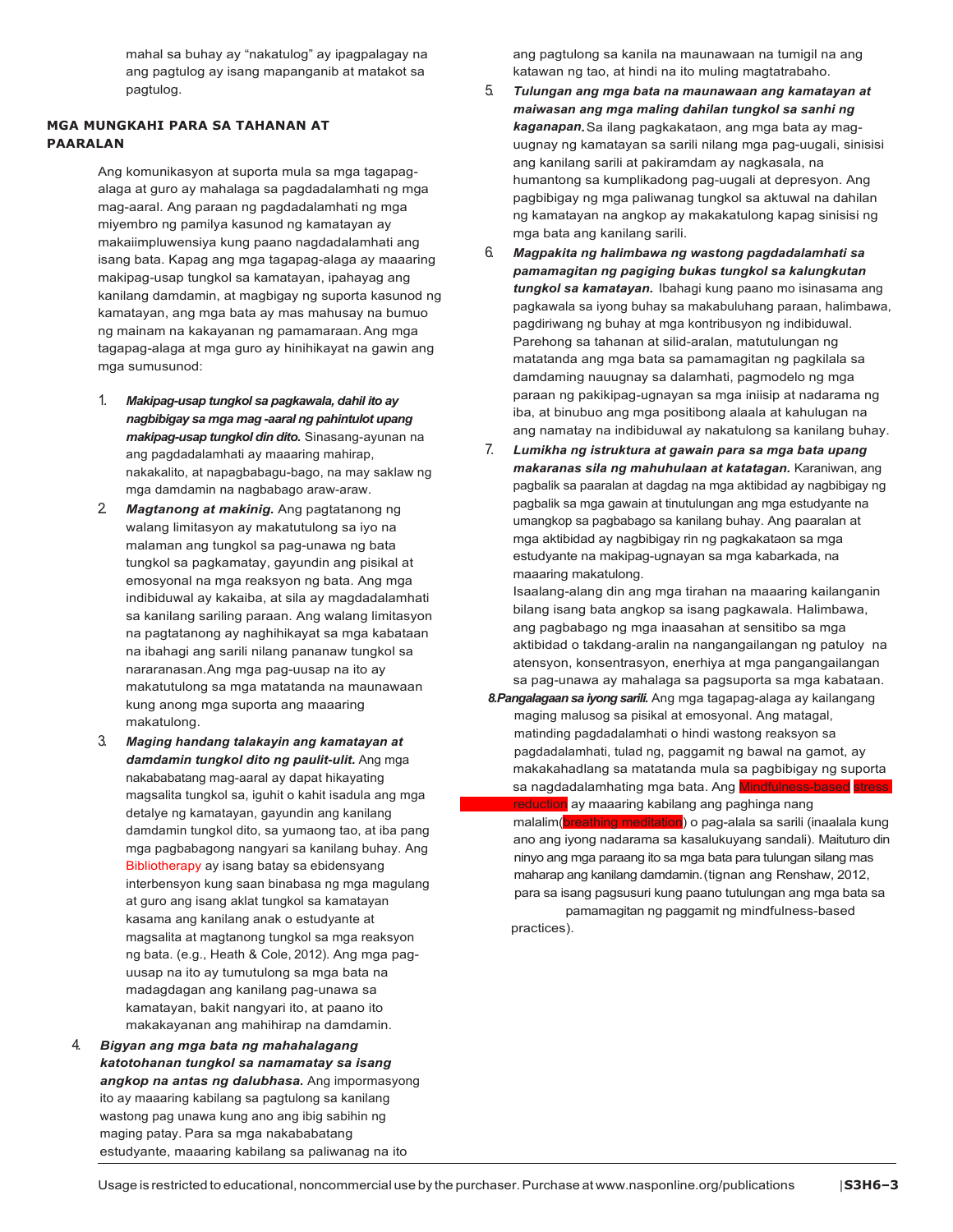- *9.Kilalanin na ang pagdadalamhati ay magtatagal.* Ang pangungulila ay isang proseso na nangyayari sa paglipas ng mga buwan at taon. Dapat ninyong malaman na ang normal na epekto ng pagdadalamhati ay kadalasan tumatagal ng mahigit 6 na buwan depende sa uri ng kamatayan at ang relasyon sa estudyante.
- *10.Samantalahin ang mga mapagkukunan ng komunidad.*  Ang mga serbisyong tulad ng pagpapayo sa pagdadalamhati at suporta ng mga grupo ay mahalaga para sa mga nakakatanda o mga batang maaaring gumamit ng tulong sa pagkakaroon ng mga istratehiya para makayanan ang pagdadalamhati at pagkawala. Ang mga organisasyon ng komunidad ay kadalasang may listahan ng mga propesyonal na nagbibigay ng suporta para sa mga bata at pamilya.

#### **INIREREKOMENDANG MGA MAPAGKUKUNAN**

#### **Mga Websites**

http://www.aacap.org/aacap/families\_and\_youth/facts for families/FFF-Guide/Children-And-Grief-008.aspx

Ang website ng AmericanAcademy ofChild and Adolescent Psychiatryay nag-aalok ng mahalagang impormasyon tungkol sa pagdadalamhati ng mga bata para sa mga magulang at guro. Ito ay nagbibigay ng pangunahing impormasyon tungkol sa kung ano ang maaaring asahan ng isang tao pati na rin ang makakatulong na impormasyon tungkol sa mga pamamaraan upang suportahan ang mga bata.

#### <http://www.compassionbooks.com/store/>

Ang website na ito ay nagbibigay ng mga aklat para sa mga mas nakakatanda at mga bata tungkol sa pagdadalamhati at magagamit ito upang suportahan ang mga bata,kabataan,at matatanda kasunod ng pagkawala. Maraming mga libro ang tinutugunan ng iba't-ibang uri ng pagkawala.

<http://www.nasponline.org/resources-and-publications/> resources/school-safety-and-crisis/addressing-grief

Ang website ng National Association of School Psychologists ay nagbibigay ng maraming babasahin, gaya ng Helping Children Cope With Loss, Death, and Grief, na nagbibigay ng pangunahing impormasyon tungkol sa pakikipagtulungan sa mga bata pagkatapos ng pagkawala

#### h[ttps://www.schoolcrisiscenter.org](http://www.schoolcrisiscenter.org/)

Ang National Center for School Crisis and Bereavement ay nagbibigay ng mga impormasyon sa mga nakakatanda tungkol sa pagsuporta sa mga bata.

#### **Mga libro**

Brown, J. A., & Jimerson, S. R. (Eds.). (2017). *Supporting bereaved students at school*. Oxford, UK: Oxford University Press.

Ang librong ito ay nag-aalok ng komprehensibong pagsusuri ng mga pamamaraan na kontemporaryo sa mga mas nakakatanda na magagamit para suportahan ang mga estudyante sa paaralan. Ang layunin ng libro ay sa pundasyon ng kaalaman at praktikal, mga pamamaraan na madaling ipatupad.

Grollman, E. A. (2006). *A complete book about death for kids*. Omaha, NE: Centering Corporation.

Ang librong ito ay isinulat para sa mga bata at kasama ang mga impormasyon tungkol sa kamatayan, pagkamatay, at mga damdamin na inyong mararamdaman kapag namatay ang isang mahal sa buhay. Kasama rin sa libro ang mga impormasyon tungkol sa burol, kremasyon, libing, at sementeryo.

KrasnyBrown,L.(1998).*When dinosaurs die: A guide to understanding death*. Boston, MA: Little, Brown Young Readers.

Ang libro na ito na para sa mga nakababata ay nagpapaliwanag ng kamatayan, malapit ng mamatay at kakayahang tumanggap ng pagdadalamhati at kawalan sa simple at madaling maintindihan na wika para sa mga nakababata at mga pamilya.

Lehmann, L., Jimerson, S. R., & Gaasch, A. (2001). *Mourning child grief support group curriculum*. Philadelphia, PA: Brunner-Routledge. (Preschool, Early Childhood, Middle Childhood, and Adolescent Editions.) Available online at h[ttps://www.routledge.com/products/](http://www.routledge.com/products/) search?keywords=jimerson

Ang kurikulum na ito ay isang sanggunian sa pagtulong sa mga bata at kabataan na malaman ang tungkol sa pagdadalamhati, na may layunin na pagaanin ng maayos ang mga iba't-ibang pagluluksa at positibiong pag-aangkop kasunod ng pagkawala. May mga kurikulum para sa apat na iba't-ibang grupo ng edad; preschool- age na mga bata, mga bata sa kindergarten hanggang ika-2 na grado, mga batang nasa ika-3 na grado hanggang ika- 6, at mga kabataan.

#### **May kaugnayan sa mga nakakatulong na mga babasahin**

Depression: Helping Handout for Home Depression: Helping Handout for School Happiness and Self-Esteem: Helping Handout for School and Home Trauma: Helping Handout for Home Trauma: Helping Handout for School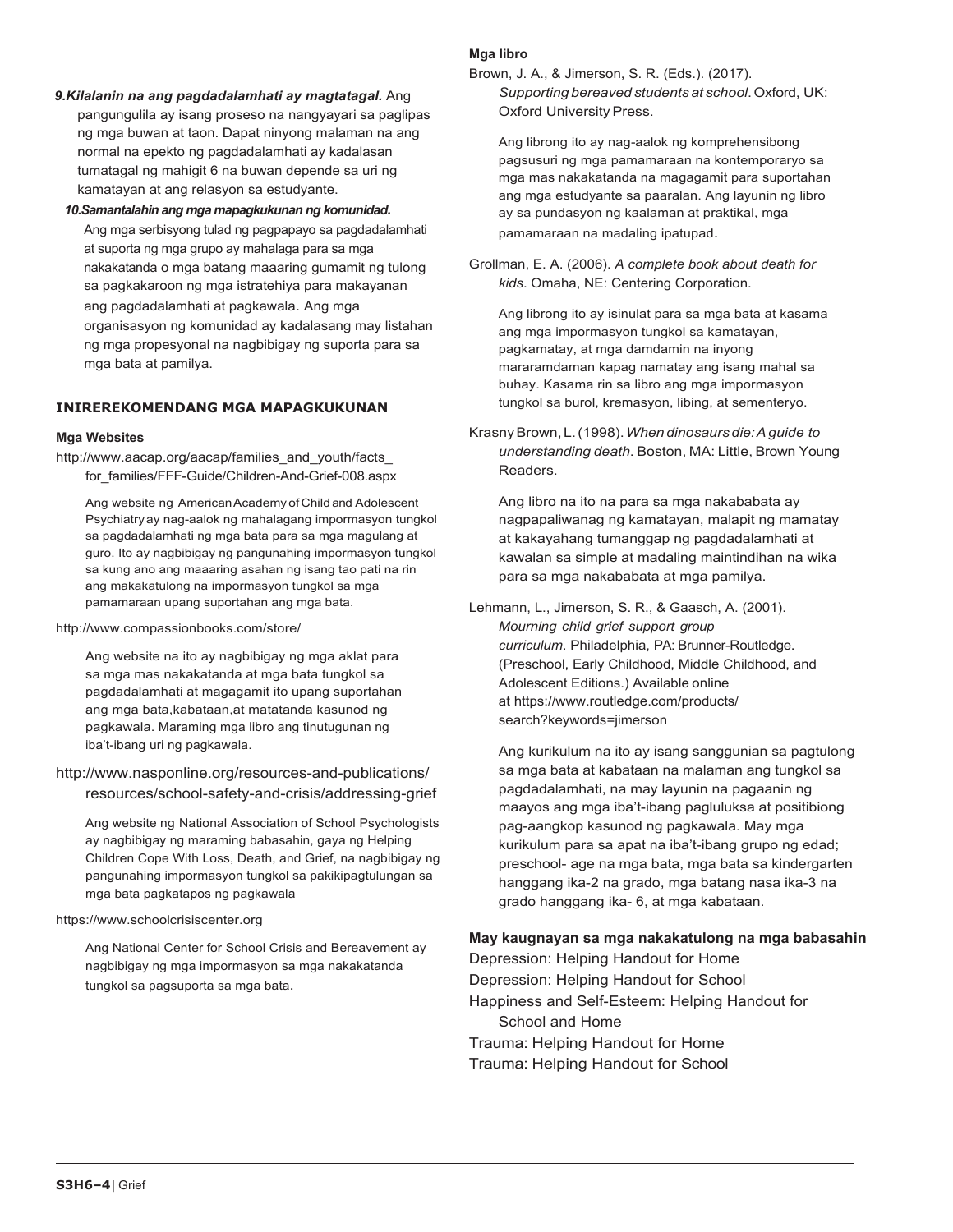#### **MGA PINAGKUKUNAN**

- Brown, J. A., & Jimerson, S. R. (Eds.). (2017). *Supporting bereaved students at school*. Oxford, UK: Oxford University Press.
- Brown, J.A., Jimerson, S.R., & Comerchero, V.A. (2015). Cognitive development considerations to support bereaved students: Practical applications for school psychologists. *Contemporary School Psychology*, *19*, 103–111.doi:10.1007/s40688-014-0018-6
- Dogan-Ates, A. (2010). Developmental differences in children's and adolescents' post-disaster reactions. *Issues in Mental Health Nursing*, *31*, 470–476. doi:10.3109/01612840903582528
- Heath, M. A., & Cole, B. V. (2012). Strengthening classroom emotional support for children following a family member's death. *School Psychology International*, *33*, 243–262. doi:10.1177/0143034311415800
- Renshaw, T. (2012). Mindfulness-based practices for crisis prevention and intervention. In S. E. Brock & S. R. Jimerson (Eds.), *Best practices in school crisis prevention and intervention* (2nd ed.; pp. 401–422). Bethesda, MD: National Association of School Psychologists.
- Worden, J.W.(2009). *Grief counseling and grief therapy: A handbook for the mental health practitioner*(4th ed.). NewYork,NY:Springer.

#### **TUNGKOL SA MGA MAY-AKDA**

**Shane R. Jimerson, PhD,** ay isang propesor sa University of California, Santa Barbara. Siya ay may malawak na karanasan sa pagsuporta sa mga bata na naulila. Siya ay isang kapwa may akda ng *Supporting Bereaved Students at School*, inilathala by Oxford University Press, and a coauthor of the *Mourning Child Grief Support Group Curriculum* published by Taylor and Francis.

**JacquelineBrown,PhD,**ay isang kawani na propesor sa paaralan ng sikolohiya sa University of Montana. Siya ay may malawak na kadalubhasaan na may kaugnayan sa pagsuporta sa mga bata na naulila at isa sa kapwa may akda ng *Supporting Bereaved Students at School*, inilathala ng Oxford University Press.

**Mihya Weber, BS,** ay isang mag-aaral ng pagdodoktor sa University of California, SantaBarbara. Ang kanyang pagsasaliksik ay nakatuon sa pag-unawa at pagsuporta sa panlipunan, emosyonal, pag-uugali, at kalusugan sa pag-iisip ng mga bata sa paaralan.

Dr. Jimerson and Dr. Brown may pinansyal na interes sa *Supporting Bereaved Students at School*, inirerekomenda sa babasahin na ito

© 2018 National Association of School Psychologists, 4340 East West Highway, Suite 402, Bethesda, MD 20814—(301) 657-0270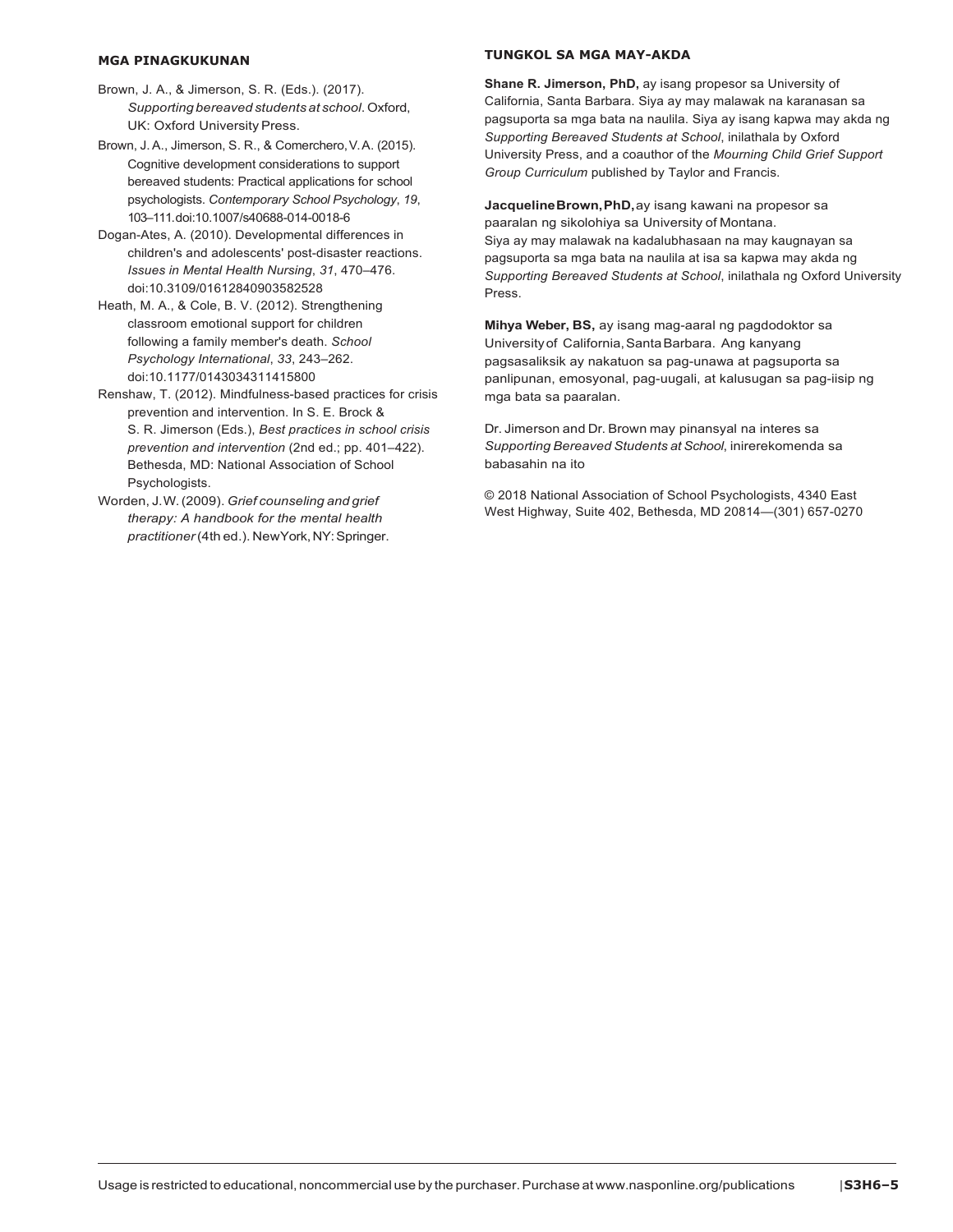# **Tristeza y dolor: Ayuda para la escuela y el hogar**

**SHANE R. JIMERSON, JACQUELINE A. BROWN, & MIHYA WEBER INTRODUCCION**

La mayoría de los niños experimentarán la muerte de una persona cercana o especial antes de graduarse de la escuela secundaria. Aunque la muerte es una parte natural del ciclo de vida, la tristeza puede ser difícil y puede crear desafíos en el hogar o en la escuela. El apoyo de maestros y cuidadores (padres, abuelos y otros adultos que brindan atención a los niños) después de una muerte es útil para ayudar a superar la perdida de un ser querido de manera saludable (Worden, 2009).

Como las familias suelen ser las principales fuentes de apoyo para los estudiantes en duelo, los cuidadores deben tener un entendimiento básico de los tipos de reacciones que pueden observar y saber cómo identificar a los niños que requieren apoyo adicional. Además, las reacciones de dolor de los cuidadores y sus opiniones sobre la muerte influirán en la experiencia del estudiante. Los maestros interactúan con el estudiante afligido todos los días en la escuela por eso podrán brindar apoyo y asistencia para navegar por las demandas cognitivas y sociales de la escuela mientras están en duelo (Brown y Jimerson, 2017). A veces los estudiantes se adaptan y se ajustan a la pérdida con poco apoyo, identificando y expresando sus sentimientos e incorporando la pérdida a su vida de una manera saludable; pero también hay momentos en que el estudiante enfrenta desafíos considerables después de una pérdida; por ejemplo, el estudiante puede estar muy deprimido e incapaz de concentrarse en la escuela o interactuar con amigos. Por lo tanto, el apoyo de los adultos que cuidan es importante.

# **QUÉ CONSIDERAR AL PLANEAR INTERVENCIONES Y APOYOS**

Las reacciones y los cambios que suceden después de la muerte de una persona cercana o especial varían entre los individuos y están influenciados por su nivel de desarrollo. Por lo tanto, no hay dos estudiantes que reaccionen a una pérdida de la misma manera. No hay una manera correcta

o equivocada para reaccionar a una pérdida, y las reacciones están influenciadas por muchos factores además de la edad. Por ejemplo, los estudiantes con antecedentes de problemas de salud mental pueden ser más propensos a tener reacciones negativas graves o prolongadas. Del mismo modo, los estudiantes que reciben servicios de educación especial en la escuela pueden tener menos estrategias de cómo superarlo, lo que hace que sus reacciones sean similares a las que se ven en los niños más pequeños. Hay algunas tendencias generales del desarrollo que pueden ayudar a los cuidadores y maestros a comprender las reacciones típicas y atípicas de los niños en duelo. Por ejemplo, los niños en edad preescolar pueden ver la muerte como temporal o reversible. La tristeza, la confusión y la ansiedad se encuentran entre las respuestas de duelo más comunes, y es probable que se observen en niños de todas las edades.

#### **Nivel de Desarrollo**

Aunque hay reacciones esperadas y naturales a una muerte, los maestros y cuidadores deben considerar el nivel de desarrollo del niño al decidir si se necesita intervención (Brown, Jimerson y Comerchero, 2015; Dogan-Ates, 2010). Los comportamientos que pueden dar preocupaciones en las semanas posteriores de una pérdida y merecen más atención incluyen los siguientes: *Edad Preescolar*

- Disminución de habla verbal, falta de apetito o falta de actividad física
- Aumento de la ansiedad (por ejemplo, miedo a la separación), agitación o comportamientos agresivos
- Comportamientos regresivos (como hacerse del baño en la cama y chuparse el dedo pulgar)

#### *Edad de asistir a la escuela primaria*

- Dificultad para concentrarse o falta de atención
- Quejas somáticas (por ejemplo, dolores de cabeza, problemas estomacales)
- Trastornos del sueño (por ejemplo, pesadillas, miedo a la oscuridad)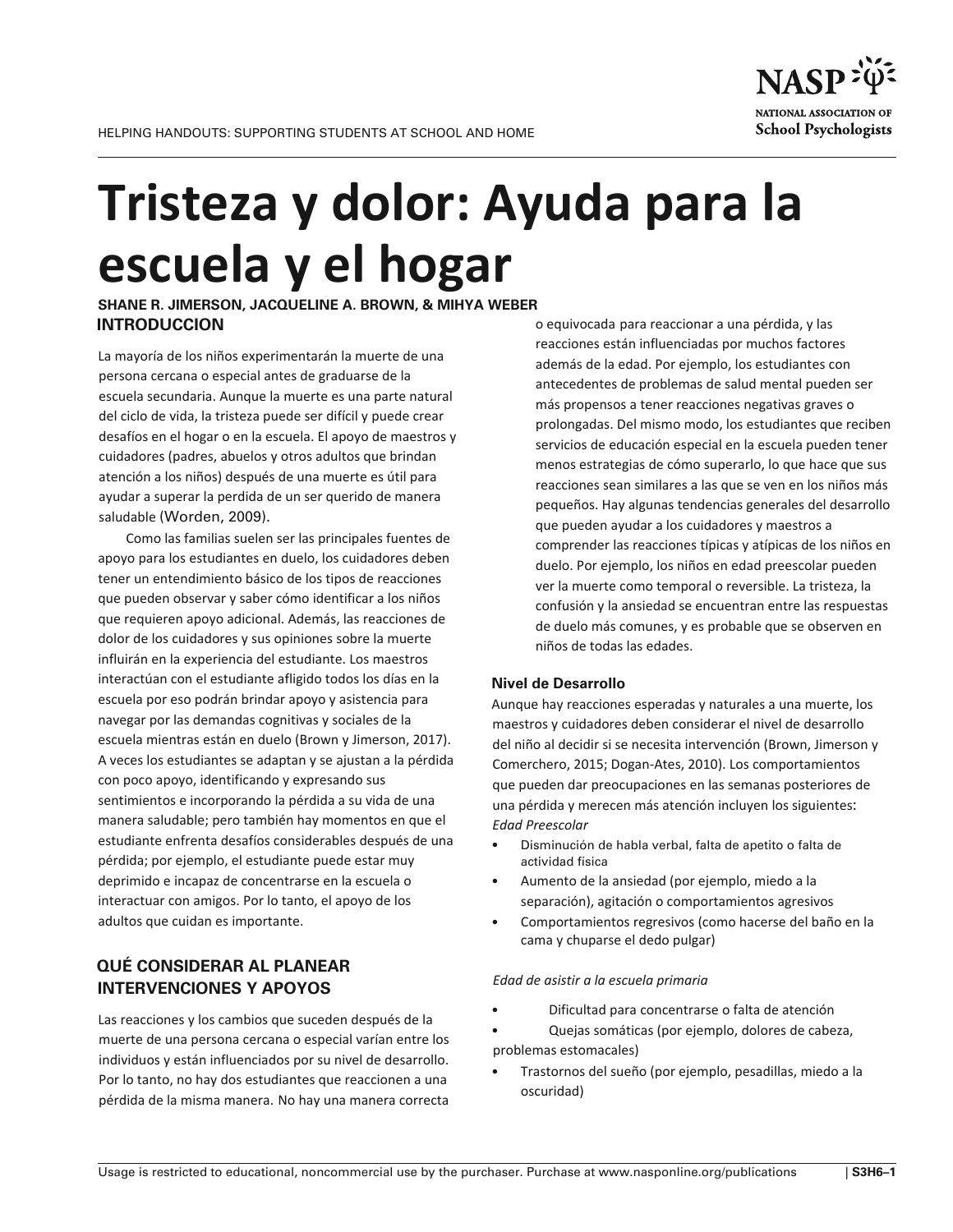- Repitiendo lo que sucedió y contando lo que sucedió por actuación
- No desear socializar
- Aumento de la irritabilidad, comportamiento disruptivo o agresivo
- Aumento de la ansiedad o comportamientos regresivos (por ejemplo, querer estar apegado a alguien, quejarse mucho) Depresión, sentirse culpable o ira

*Edad de escuela intermedia y secundaria*

- Flashbacks (tener pensamientos constantes y repetitivos de lo que sucedió)
- Sentirse sin emociones o deprimido
- Pesadillas
- Evitación o alejarse de sus amistades y familiares
- Aumento de los problemas con las amistades
- Abuso de sustancias, uso de drogas u otros comportamientos de riesgo

Los comportamientos individuales pueden no ser una preocupación importante; sin embargo, si tales comportamientos persisten durante semanas o dificultan poder superarlo de manera saludable, entonces los cuidadores y maestros deben comunicarse con los estudiantes y, cuando sea necesario, ayudarlos a acceder al apoyo.

### **El proceso de duelo**

El duelo no sigue un patrón o secuencia predeterminada. Sin embargo, hay algunas cosas comunes pueden sucederles a los jóvenes (y adultos) después de la muerte de un ser querido. Los jóvenes pueden sentir algunas o todas las situaciones abajo, en intensidad variable, en el mismo o diferentes momentos, y varios aspectos pueden repetirse. Los pasos comunes de duelo durante el proceso de duelo incluyen las siguientes (Worden, 2009):

- *Aceptar la realidad de la perdida.* Es importante que el estudiante entienda que su ser querido ha fallecido y no va a regresar.
- *Proceso de dolor del duelo.* El estudiante debe reconocer y trabajar a través del dolor emocional que sucede cuando fallece un ser querido.
- *Ajustarse a un mundo sin su ser querido.* Cuando muere un ser querido, el estudiante puede tener que hacer ajustes externos (por ejemplo, cambios en el papel de sus padres), ajustes internos (ajustándose a un nuevo modo de ser) y ajustes espirituales (puede empezar a cuestionar sus creencias y los valores del mundo).
- *Encontrar una conexión duradera con su ser querido mientras empieza una nueva vida.* Esto requiere que el estudiante mantenga su ser querido en sus memorias mientras sigue con su vida.

de los adultos. Por lo general, cuanto más cercana era la relación que un niño tenía con el ser querido que haya fallecido, más graves eran las reacciones. Sin embargo, también se deben considerar otros factores. Por ejemplo, algunas pérdidas, como la muerte de un padre, a menudo pueden ir acompañadas de una variedad de otras pérdidas, incluida una mudanza, un cambio en la situación financiera de la familia o las capacidades de cuidado deterioradas del padre sobreviviente. Es probable que las reacciones de duelo más intensas y persistentes cuando se hayan producido múltiples pérdidas. Además, la muerte de un hermano o de un amigo cercano, y las muertes repentinas o traumáticas, homicidios, suicidios o muertes inesperadas, suelen ser más difíciles.

#### **Consideraciones comunes con respeto al dolor y la**

**pérdida** Los cuidadores y maestros deben tener una comprensión básica del proceso de duelo en lo que se relaciona con jóvenes, para darles el apoyo adecuado. Algunas de las siguientes consideraciones ayudarán a los maestros y cuidadores a comprender las experiencias de los estudiantes:

- *Superar la pérdida de un ser querido toma tiempo.* If grief reactions are debilitating or disrupting the child's adjustment, then referral to professional support, such as a grief counselor, may be warranted. El periodo más intenso suele ser los primeros 6 meses después que haya fallecido su ser querido. Sin embargo, es probable que sienta el dolor de ello por varios años. Es común que los estudiantes tengan varias emociones cuando sea el aniversario de la muerte del ser querido y en momentos importantes en su vida (por ejemplo, graduación). Si sus reacciones son muy debilites o le impide que se pueda adaptar el niño, entonces seria apropiado el apoyo de un consejero de duelo.
- *La comunicación con los niños acerca de la pérdida de un ser querido puede ayudar.* Puede que los adultos traten de proteger a los jóvenes de ver sus propios sentimientos de dolor, pensando que esto les dará más dolor a ellos. Sin embargo, los estudiantes están conscientes del comportamiento que ven y cuando alguien sus seres queridos le demuestran abiertamente que están triste, ellos aprenderán que sentir dolor es natural y está bien.
- *Les beneficia a los estudiantes participar en funerales o memoriales.* Los funerales y otros servicios son una forma natural de empezar el proceso de duelo. A menudo, estos servicios proveen una estructura y sienta que es algo común. Se le debería animar a asistir. Sin embargo, cuando los niños no se sienten cómodos con ciertos aspectos del servicio. (por ejemplo, si el ataúd está abierto), es mejor respetar sus deseos y no forzar o negar la oportunidad de participar

#### **S3H6–2** | Grief

Las reacciones a la muerte también se ven afectadas por las circunstancias de la muerte y los comportamientos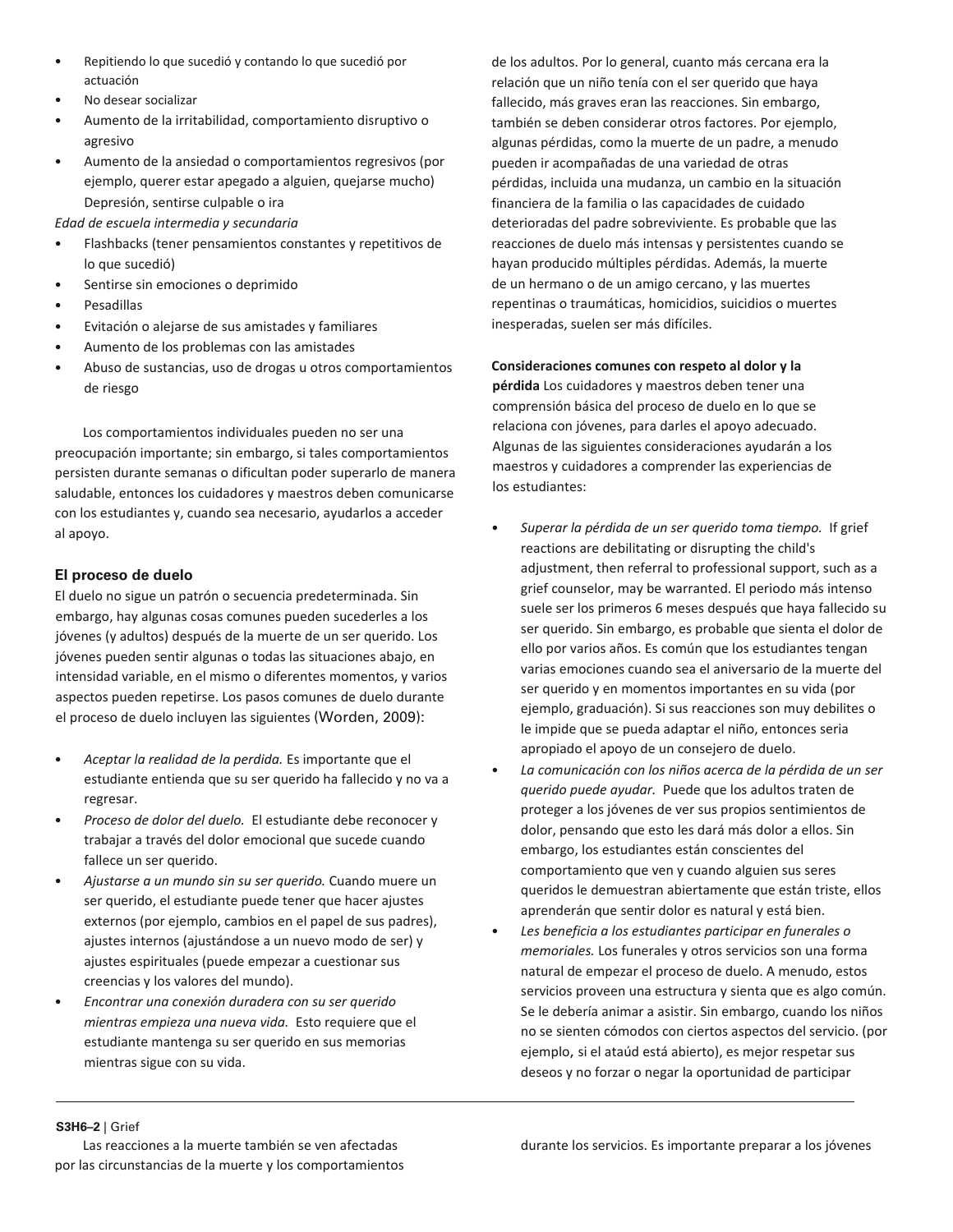adelantado sobre qué esperar y discutiendo sus ideas. • *Explique la muerte en términos claros.* La muerte es algo complicado para entender, especialmente para estudiantes más pequeños. Sin embargo, hablar en términos generales o muy vagos puede llevarlos a ideas incorrectas. Por ejemplo, si le dice a un estudiante que su ser querido muerto "se quedó dormido" puede asumir que el sueño es peligroso y siente temor de dormir.

para el servicio en particular, compartiendo información por

# **RECOMENDACIONES PARA EL HOGAR Y LA ESCUELA**

La comunicación y el apoyo de los cuidadores y maestros es valiosa para los estudiantes en duelo. La forma en que los miembros de la familia sientan dolor después de una muerte influirá en la forma en que un niño se sienta su dolor. Cuando los cuidadores pueden hablar sobre la muerte, expresar sus sentimientos y darles apoyo después de la muerte de un ser querido, los niños son más capaces de desarrollar estrategias para superarlo de manera saludable. Se anima los cuidadores y maestros a hacer lo siguiente:

- 1. *Hable sobre la pérdida, ya que esto les ayuda los estudiantes para hablar de ello también.* Reconozca que el duelo puede ser difícil, confuso y algo que varea, con el rango de emociones cambiando día a día.
- 2. *Haga preguntas y escuche*. Hacer preguntas abiertas le ayudará a aprender sobre lo que el niño entiende acerca de la muerte, así como sus reacciones físicas y emocionales. Cada individuo es único, y sentirán dolor a su manera. Las preguntas abiertas invitan a los jóvenes a compartir sus propias perspectivas sobre lo que están pasando. Estas conversaciones ayudarán a los adultos a entender qué apoyos pueden ser más útiles.
- 3. *Preparase para hablar acerca de la muerte y los sentimientos al respeto repetidamente.* Se debe animar a los estudiantes más pequeños a hablar, dibujar o incluso representar los detalles de la muerte, así como sus sentimientos al respecto, la persona fallecida y otros cambios que han ocurrido en sus vidas. La biblio-terapia es una intervención basada en la evidencia en la que los padres y maestros leen un libro sobre la muerte con su hijo o estudiante y hablan y hacen preguntas sobre las reacciones del niño. (e.g., Heath & Cole, 2012). Estas conversaciones ayudan a los niños a aumentar su comprensión de la muerte, por qué ocurrió y cómo lidiar con los sentimientos difíciles.
- 4. *Dar a los niños datos importantes sobre la muerte a un nivel de desarrollo apropiado*. Esta información puede incluir ayudarlos a comprender con precisión lo que significa estar muerto. Para los estudiantes más pequeños, esta explicación

podría incluir ayudándolos a entender que el cuerpo de una persona para de funcionar y no volverá a funcionar.

- 5. *Ayudar a los niños a entender la muerte y evitar el razonamiento falso sobre la causa del evento*. En algunos casos, los niños relacionan una muerte con sus propios comportamientos, culpándose a sí mismos y sintiéndose muy culpables, lo que lleva a un duelo complicado y depresión. Para niños que se culpen a sí mismos puede ser útil explicarles de la causa real de la muerte que sea apropiada para su nivel de desarrollo.
- 6. *Sea un ejemplo de duelo saludable al ser abierto sobre sus sentimientos de tristeza por la muerte*. Comparta cómo está incorporando la pérdida en su vida de una manera significativa, por ejemplo, celebrando la vida y las contribuciones del individuo. Tanto en el hogar como en el escuela, los adultos pueden ayudar a los niños por reconociendo los sentimientos asociados con el dolor, modelando formas de comunicar esos pensamientos y sentimientos con los demás, y destacando los recuerdos positivos y el significado que el individuo fallecido contribuyó a sus vidas.
- 7. *Cree una estructura y una rutina que sea predecible y constante para que los niños.* Por lo general, el regreso a la escuela y las actividades extracurriculares ayuda a regresar a sus rutinas y ayuda a los estudiantes a adaptarse a los cambios en sus vidas. La escuela y las actividades también brindan una oportunidad para que los estudiantes interactúen con sus compañeros, lo que puede ser útil. También considere las adaptaciones que pueden ser necesarias a medida que un niño se adapta a una pérdida. Por ejemplo, para apoyar a los jóvenes que estén sintiendo duelo por la pérdida de un ser querido, es importante modificar las expectativas y la sensibilidad a las actividades o tareas que requieren atención sostenida, concentración, energía y demandas cognitivas.
- 8. *Cuídese a sí mismo*. Los cuidadores deben estar física y emocionalmente sanos. El duelo prolongado, intenso o las reacciones de duelo poco saludables, como el abuso de sustancias, impedirán que los adultos brinden apoyo a los niños en duelo. La reducción del estrés basada en la atención plena es otra estrategia basada en la evidencia que es efectiva tanto para adultos como para niños en duelo. Por ejemplo, parte de cuidarse a sí mismo puede incluir la práctica de la respiración profunda (meditación de respiración) o examinarse a sí mismo (estar al tanto cómo se siente en el momento presente). También puede enseñar estas estrategias a los niños para ayudarlos a lidiar mejor con sus emociones. (vea Renshaw, 2012, para repasar cómo ayudar a los niños mediante el uso de prácticas basadas en la atención plena).
- 9. *Reconozca que el duelo tomará tiempo*. El duelo es un proceso que ocurre durante meses y años. Tenga en cuenta que las reacciones de duelo normales a menudo duran más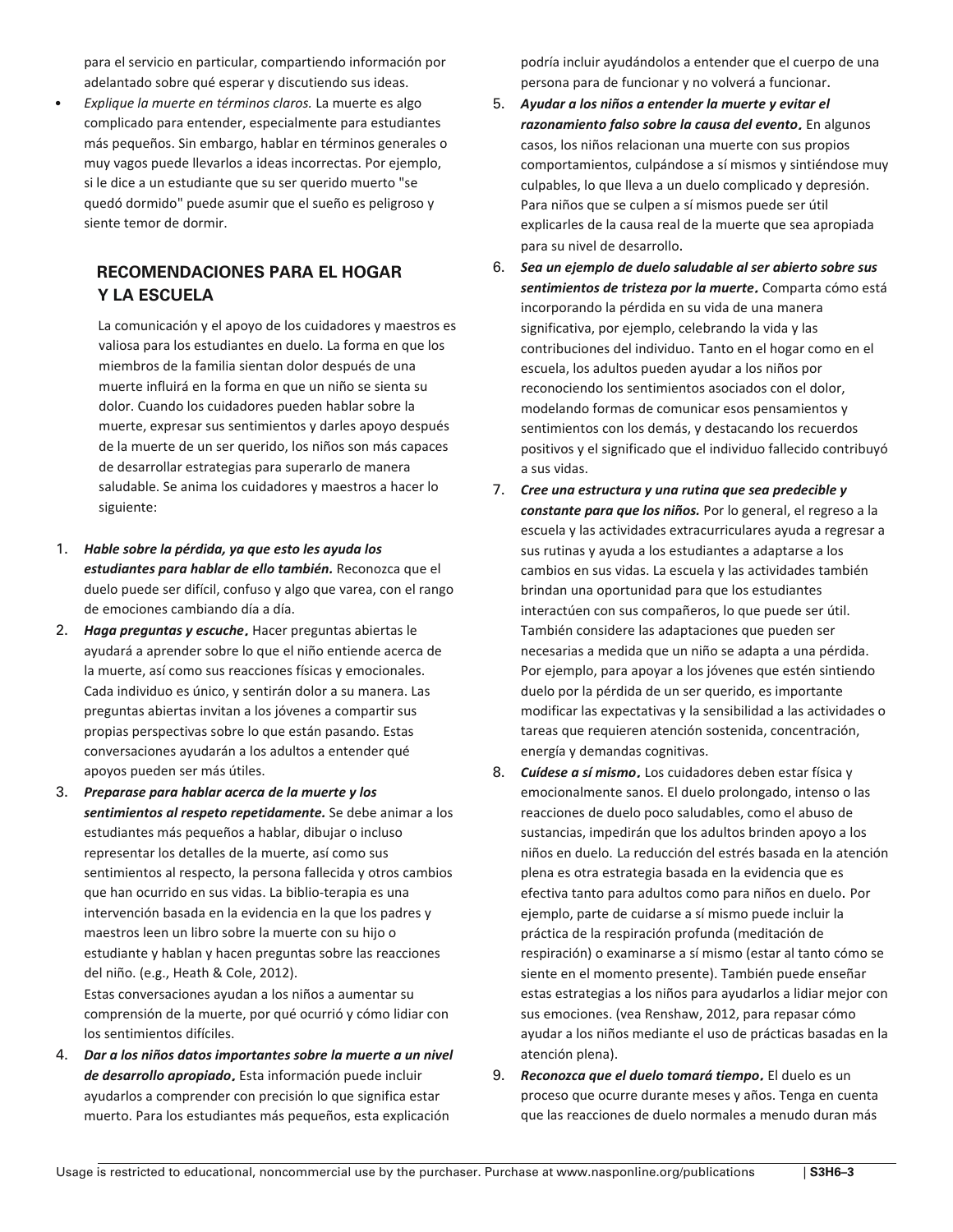de 6 meses, dependiendo del tipo de fallecimiento y de la relación con el alumno.

10. *Aproveche los recursos de la comunidad.* Los servicios como la consejería de duelo y los grupos de apoyo pueden ser especialmente valiosos para adultos o niños que podrían necesitar ayuda para desarrollar estrategias para enfrentar el dolor y la pérdida. Las organizaciones de hospicio comunitario a menudo tienen listas de profesionales que brindan apoyo a los niños y las familias.

# **RECURSOS RECOMENDADOS**

#### **Sitios web**

http://www.aacap.org/aacap/families\_and\_youth/facts\_ for\_families/FFF-Guide/Children-And-Grief-008.aspx

El sitio web de la Academia Americana de Psiquiatría Infantil y Adolescente ofrece información valiosa sobre los niños en duelo para padres y maestros. Proporciona información básica sobre lo que uno puede anticipar, así como información útil sobre estrategias para apoyar a los niños en duelo.

#### http://www.compassionbooks.com/store/

Este sitio web proporciona libros para adultos y niños sobre el dolor y se puede usar para apoyar a niños, adolescentes y adultos después de una pérdida. Muchos libros abordan diferentes tipos de pérdida y enfatizan el afrontamiento saludable después de una pérdida.

http://www.nasponline.org/resources-and-publications/ resources/school-safety-and-crisis/addressing-grief

El sitio web de la Asociación Nacional de Escuelas de Psicólogos proporcionan múltiples folletos, "Ayudar a los niños a sobrellevar la pérdida, la muerte y el dolor", que proeve información básica sobre cómo trabajar con niños después de una pérdida.

#### https://www.schoolcrisiscenter.org

El Centro Nacional para la Crisis Escolar y el Duelo proporciona a los adultos información útil sobre cómo apoyar a los niños en duelo.

#### **Libros**

Brown, J. A., & Jimerson, S. R. (Eds.). (2017). Supporting bereaved students at school. Oxford, UK: Oxford University Press.

Este libro ofrece a los adultos una revisión integral de las estrategias contemporáneas que se pueden utilizar para apoyar a los estudiantes en la escuela. El énfasis del libro está en el conocimiento fundamental y las estrategias prácticas y fáciles de implementar.

Grollman, E. A. (2006). A complete book about death for kids. Omaha, NE: Centering Corporation.

Este libro está escrito para niños e incluye información sobre la muerte, la muerte y los sentimientos que puede tener cuando alguien que ama muere. El libro también incluye información sobre el entierro, la cremación, el funeral y el cementerio.

Krasny Brown, L. (1998). When dinosaurs die: A guide to understanding death. Boston, MA: Little, Brown Young Readers.

Este libro, que es para niños más pequeños, explica la muerte, la muerte y el afrontamiento del dolor y la pérdida en un lenguaje sencillo y accesible para niños pequeños y familias.

Lehmann, L., Jimerson, S. R., & Gaasch, A. (2001). Mourning child grief support group curriculum. Philadelphia, PA: Brunner-Routledge. (Preschool, Early Childhood, Middle Childhood, and Adolescent Editions.) Available online at https://www.routledge.com/products/ search?keywords=jimerson

Este currículo es un recurso para ayudar a los niños y adolescentes a aprender sobre el duelo, con el objetivo de facilitar variaciones saludables del duelo y adaptaciones positivas después de una pérdida. Hay planes de estudio para cuatro grupos de edad diferentes; niños en edad preescolar, niños en kindergarten hasta el grado 2, niños en los grados 3 al 6 y adolescentes.

#### **Related Helping Handouts**

Depression: Helping Handout for Home Depression: Helping Handout for School Happiness and Self-Esteem: Helping Handout for School and Home Trauma: Helping Handout for Home Trauma: Helping Handout for School

# **REFERENCIAS**

Brown, J. A., & Jimerson, S. R. (Eds.). (2017). Supporting bereaved students at school. Oxford, UK: Oxford University Press.

Brown, J. A., Jimerson, S. R., & Comerchero, V. A. (2015). Cognitive development considerations to support bereaved students: Practical applications for school psychologists. Contemporary School Psychology, 19, 103–111. doi:10.1007/s40688-014-0018-6